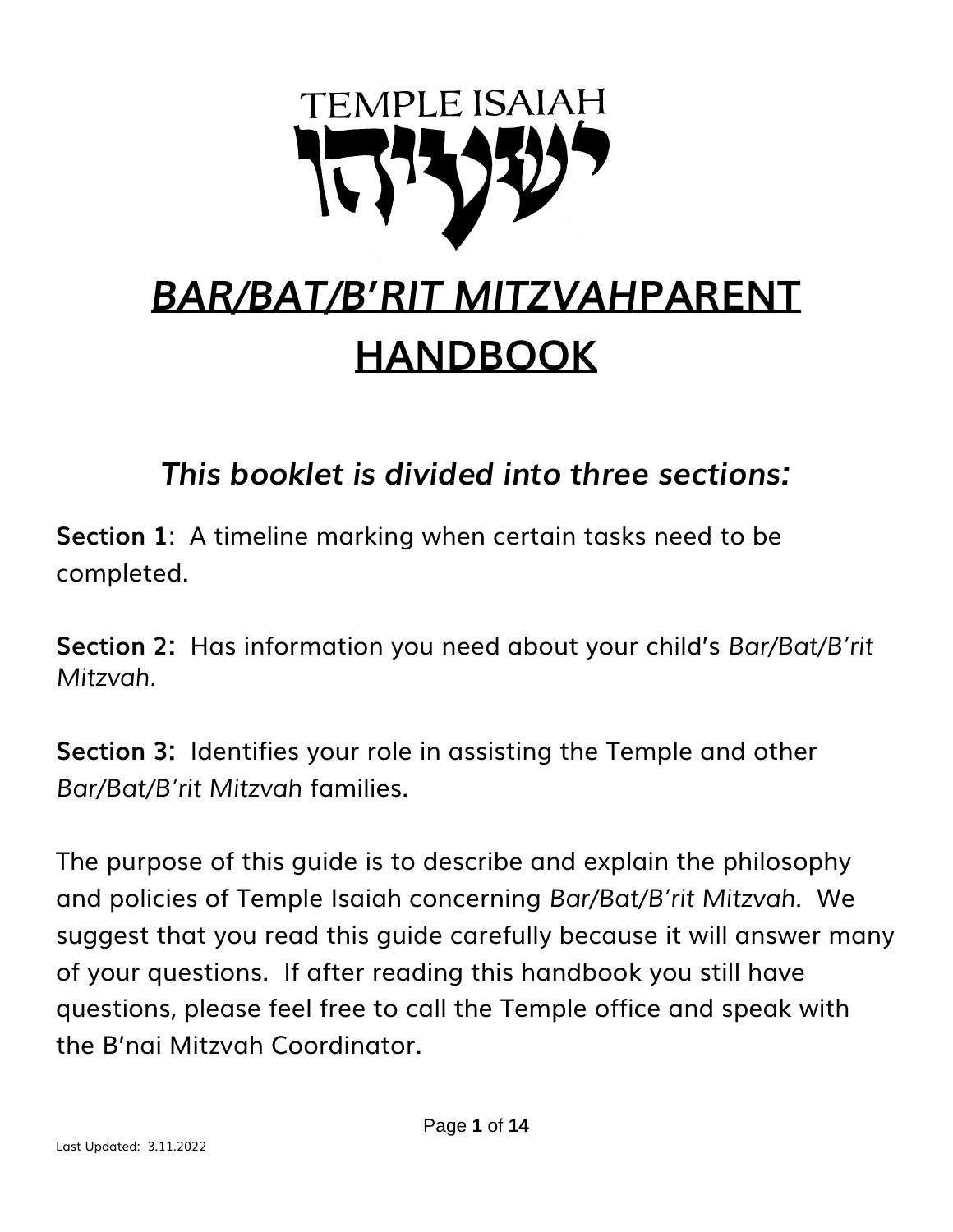## **TABLE OF CONTENTS**

|                  |                                                | Page           |
|------------------|------------------------------------------------|----------------|
| <b>SECTION 1</b> |                                                |                |
|                  | "To Do Timeline"                               | 3              |
| <b>SECTION 2</b> |                                                |                |
|                  | Temple Isaiah's Philosophy of Bar/Bat/B'rit    | 4              |
|                  | Mitzvah                                        |                |
|                  | Education                                      | 4              |
|                  | <b>Service Attendance</b>                      | 4              |
|                  | Tutoring                                       | 5              |
|                  | <b>Financial Obligations</b>                   | 5              |
|                  | <b>Educational Shabbatons</b>                  | 5              |
|                  | D'var Torah Meeting                            | 6              |
|                  | Group Sessions with the Rabbi                  | 6              |
|                  | Rehearsals                                     | 6              |
|                  | Mitzvah Journey Commitment                     | $\overline{7}$ |
| <b>SECTION 3</b> | <b>Shabbat Eve Service - Friday</b>            | 7              |
|                  | Family Attendance at Friday Eve Service        | 7              |
|                  | <b>Readers</b>                                 | 7              |
|                  | Oneg                                           | 8              |
|                  | <b>Shabbat Morning Service</b>                 | 8              |
|                  | Honors                                         | 9              |
|                  | <b>Traditions and Etiquette</b>                | 9              |
|                  | Tallit                                         | 10             |
|                  | <b>Flowers/Food Baskets</b>                    | 10             |
|                  | Kipot                                          | 10             |
|                  | Bar/Bat/B'rit Mitzvah Program                  | 11             |
|                  | <b>Honoring Holocaust Victims</b>              | 11             |
|                  | <b>Table Outside of Sanctuary</b>              | 11             |
|                  | Honoring You Simcha                            | 11             |
|                  | Honoring Your Tutor                            | 12             |
|                  | Photography                                    | 12             |
|                  | Live Streaming/Video                           | 12             |
|                  | Congregational Involvement & The Bar/Bat/B'rit | 13             |
|                  | Mitzvah Family                                 |                |
|                  | What to Bring for Saturday Service             | 13             |
|                  | <b>Website Resources</b>                       | 14             |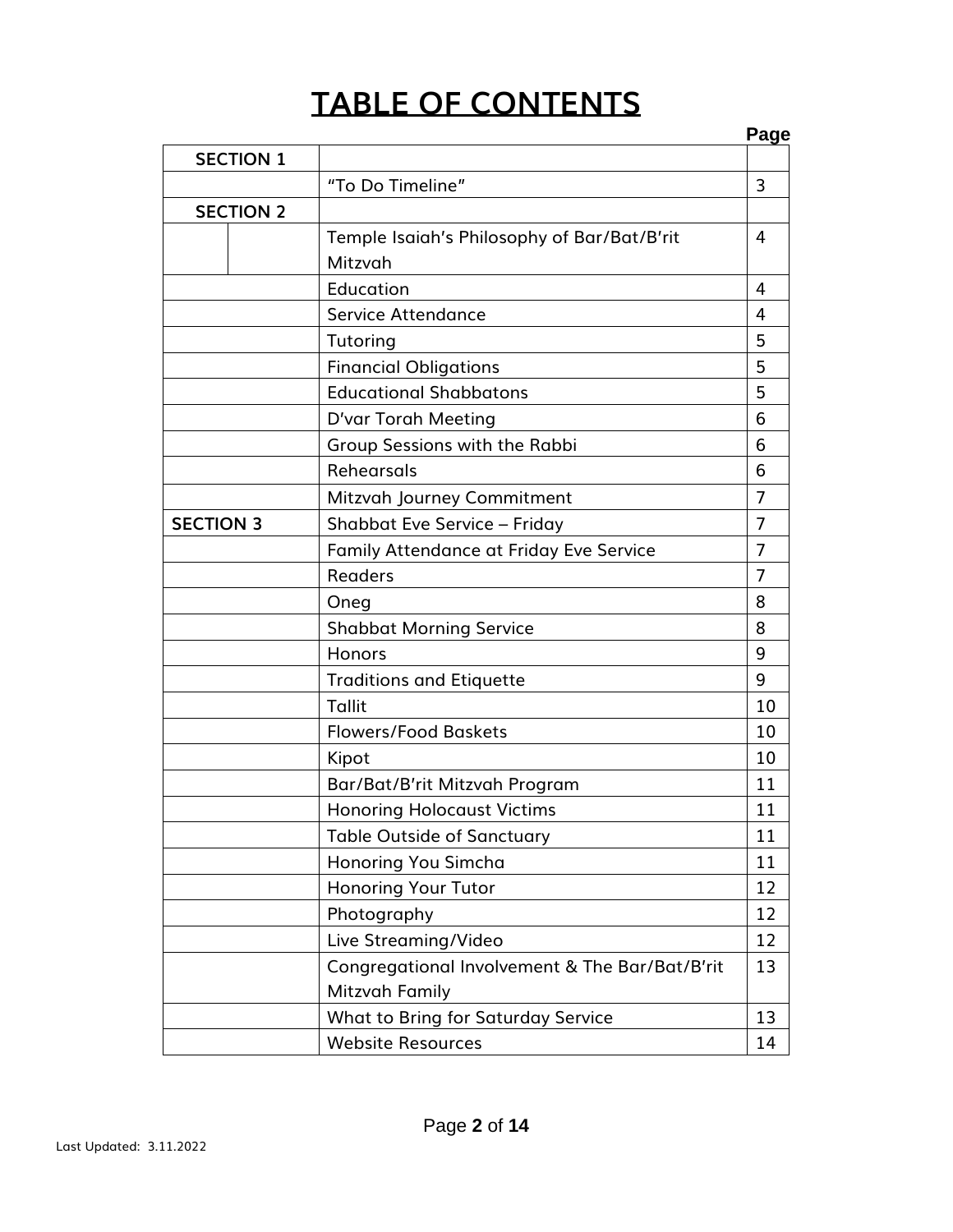## **"TO DO" TIMELINE**

This timeline is a personalized way for you to keep track of when you need to be aware of certain components of preparing for your child's Bar/Bat/B'rit Mitzvah.

- \_\_\_\_\_\_\_\_\_\_ **6 th Grade logistics meeting** October/November of 6th grade
- \_\_\_\_\_\_\_\_\_\_ **1 yr (approximately)** Sign up for family assignment as usher for Friday and Saturday Shabbat services.
- \_\_\_\_\_\_\_\_\_\_ **1** (**approximately) year** Bar/Bat/B'rit Mitzvah date begin attending Friday night or Saturday morning Services at Temple Isaiah twice a month.
- \_\_\_\_\_\_\_\_\_\_ **3/6 months (approximately)** –D'var Torah Meeting and Mitzvah Journey Commitment meeting will take place.
- \_\_\_\_\_\_\_\_\_\_ **9 months (approximately)** Bar/Bat/B'rit Mitzvah date family meets with the Rabbi.
- \_\_\_\_\_\_\_\_\_\_ **6 months (approximately)** Bar/Bat/B'rit Mitzvah– tutoring fee due and tutoring. Begins (24 sessions, plus one family session)
- \_\_\_\_\_\_\_\_\_\_ **5 months (approximately)** D'var Torah Meeting with Rabbi Axler. Mitzvah Journey Commitment meeting with Rachel Petroff Kessler.
- \_\_\_\_\_\_\_\_\_\_ **5 months** work out arrangements with B'nai Mitzvah Coordinator on when professional photos will be taken at the Temple.
- \_\_\_\_\_\_\_\_\_\_ **5 weeks and 3 weeks before** Bar/Bat/B'rit mitzvah, will be Torah/Haftarah reading rehearsals on the Bimah with Rabbi Plotkin. If partnering, both students will rehearse together.
- \_\_\_\_\_\_\_\_\_\_ **4 months before** order kipot if ordering from Temple. B'nai Mitzvah Coordinator has a discount code.
- \_\_\_\_\_\_\_\_\_\_ **4 weeks before** let the office know if you wish to help sponsor the Friday night Oneg Shabbat. The fee is \$108.00 (subject to change). Sponsoring helps make for an enhanced Oneg.
- \_\_\_\_\_\_\_\_\_\_ **3 weeks before** let the B'nai Mitzvah Coordinator know if you would like to do the candle blessing and reading(s) at the Friday night Shabbat before your Bar/Bat/B'rit Mitzvah. Please note that only Temple members older than 13 (not the Bar/Bat/B'rit Mitzvah Student) may read during Friday night services.
- \_\_\_\_\_\_\_\_\_\_ **2 weeks before** have aliyah and prayer reading forms neatly filled out (forms are editable) with Hebrew names (where appropriate) and give to B'nai Mitzvah Coordinator.
	- \_\_\_\_\_\_\_\_\_\_ **2 weeks before** tell the B'nai Mitzvah Coordinator approximately how many guests you will have so the sanctuary seating can be set up appropriately. If having a kiddush, luncheon, grab-n-go or evening affair, all room set ups must be handed in. Caterer Certificate of Insurance and Health Department Certificate, liquor license along with Temples Caterer's Agreement must be received from caterer. Any other outside vendors must send their Certificate of Insurance to B'nai Mitzvah Coordinator.
- \_\_\_\_\_\_\_\_\_\_ **1 week before** date the student has a rehearsal on a Thursday (3:45 to 4:45) with Rabbi Axler. If partnering, both students will rehearse together.
- \_\_\_\_\_\_\_\_\_\_ **Day before:** Rehearsal for student and parents with Rabbi Axler between (9:30 a.m. to 11:00 a.m.). If partnering, both families will rehearse together.
- \_\_\_\_\_\_\_\_\_\_ **Day before:** Bring into the Temple office: (if sharing the service, bring in the following items between the two families). 1 uncut braided challah ● 1 small bottle of **white** grape juice ● kipot if you have them (with baskets, if desired) ● Bar/Bat/B'rit Mitzvah pamphlets (with baskets, if desired)
	- \_\_\_\_\_\_\_\_\_\_ **BAR/BAT/B'RIT MITZVAHDATE! Mazel Tov!**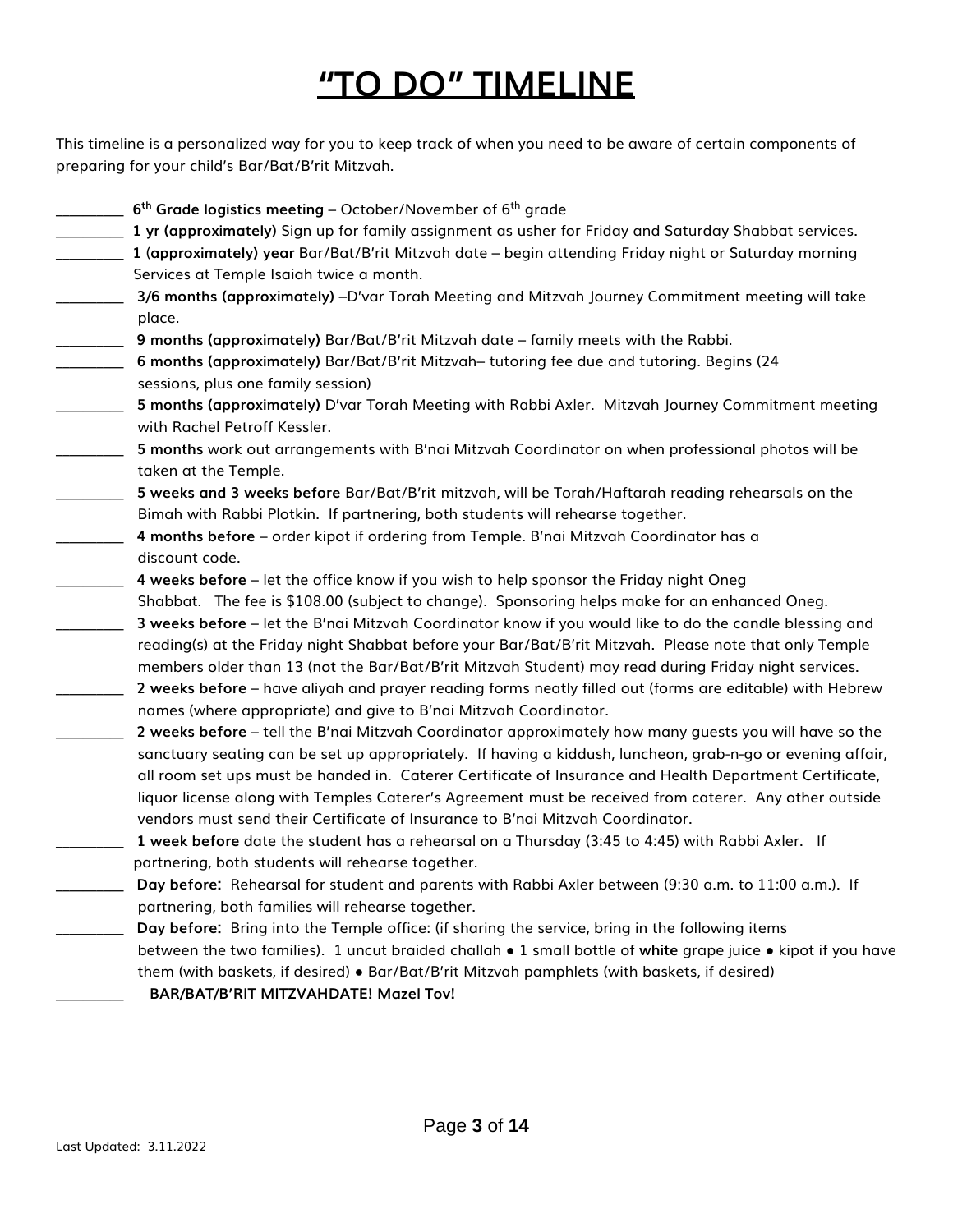#### **TEMPLE ISAIAH'S PHILOSOPHY OF BAR/BAT/B'RIT MITZVAH**

Temple Isaiah views a child's Bar/Bat/B'rit Mitzvah as a landmark in their Jewish education and identity. Not only is a Bar/Bat/B'rit Mitzvah a ceremony which marks the religious coming of age, but it recognizes the child's and family's commitment to Judaism and its traditions. To make a difference in the life of our children and families, the Temple offers a comprehensive program that encompasses the middle and high school years.

Our experience is the older the children, the more they need the continued guidance and nurturing environment of their synagogue. We want the synagogue to become an integral part of the life of our children and their families. We want our children to continue to grow Jewishly, to be challenged intellectually and to be supported in their formative years. In our judgment, these goals are best achieved through continued study through Confirmation and beyond. We at Temple Isaiah are convinced that the more our children are with us, the more they will know, and the more committed and connected they will be. We look forward to continuing to be a part of your child's Jewish journey today and for many years to come. *MAZEL TOV!*

#### **REQUIREMENTS AND GUIDELINES**

*EDUCATION:* It is the Temple's philosophy and policy to provide a comprehensive educational experience for all our children. Preparing for a Bar/Bat/B'rit Mitzvah at Temple Isaiah includes formal study through regular attendance at the Temple Isaiah Religious School as well as regularly attending services the year before the Bar/Bat/B'rit Mitzvah. We hope that the students make a commitment to continue with a religious education through Confirmation class (10<sup>th</sup> grade). When beginning this journey, the Bar/Bat/B'rit Mitzvah students along with their parents/guardians enter into a *B'rit* (covenant) with the Temple to this effect.

**SERVICE ATTENDANCE:** Our policy is that each student, we hope together with their family, must attend Shabbat services twice a month for the twelve months prior to the Bar/Bat/B'rit Mitzvah ceremony. This policy was established to help prepare and familiarize the child with Shabbat services and rituals, as well as experience the spiritual joy of Temple Isaiah services. We believe this is necessary and important, so the child is more fully prepared to accept the commitment they are about to undertake. These services include Friday evening and Saturday morning Shabbat, as well as holiday services. These Saturday morning services include our periodic "Shabbat & Schmooze" services and our "Lobby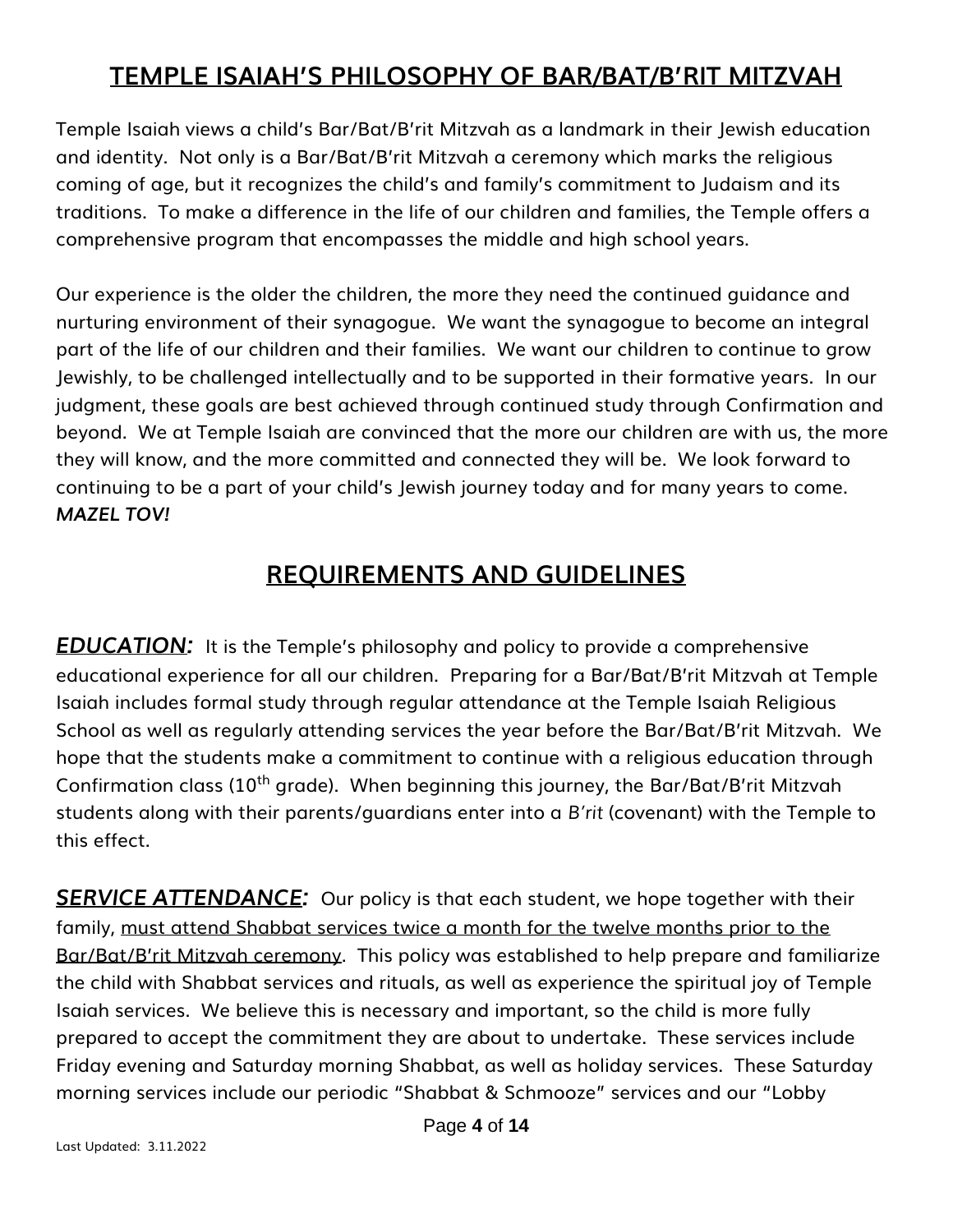Minyan". Consult our website [\(www.templeisaiah.org\)](http://www.templeisaiah.org/) for service schedules. Yellow attendance cards are available in a basket on the table outside the sanctuary, for the student to fill in and hand to the Rabbi at the conclusion of the service to be credited for their attendance toward fulfilling this requirement.If your child attends a Shabbat service at a different Temple, please notify the B'nai Mitzvah Coordinator, so a credit can be given. We realize attendance during the summer can be difficult. If your child is away at overnight summer camp, let the B'nai Mitzvah Coordinator know so a note can be made for the accepted absence.

*TUTORING:* Individual tutoring will begin approximately six months (25 sessions) before the Bar/Bat/B'rit Mitzvah date. The Bar/Bat/B'rit Mitzvah tutor will contact the family (via email) about setting up a schedule for tutoring. The Bar/Bat/B'rit Mitzvah tutoring fee is due *before* tutoring begins unless payment arrangements are made with the Executive Director. Tutoring times are scheduled for individual thirty-minute sessions that meet weekly up through the Bar/Bat/B'rit Mitzvah week. **Tutoring sessions missed without 24-hour notice given (exceptions for extreme circumstances, of course) will result in an additional fee of \$25 per session/per child.**

The course of study provided by the tutor, Rabbi, and religious school for the Bar/Bat/B'rit Mitzvah student is designed to teach each student the skills necessary for participating in Shabbat services, reading the Torah and Haftorah portions, and analyzing and explaining the significance of their particular portions.

*TEMPLE FINANCIAL OBLIGATIONS:* All fees (e.g., Temple Member Commitment, school tuition, Bar/Bat/B'rit Mitzvah fees) must remain current. Any special arrangements must be made with the Executive Director.

*EDUCATIONAL SHABBATONS:* Bar/Bat/B'rit Mitzvah students are required to attend Educational Shabbatons (Shabbat retreats) as a part of their program in  $4<sup>th</sup>$ ,  $5<sup>th</sup>$ , and  $6<sup>th</sup>$ grades. The dates will be published in a timely manner. The 4<sup>th</sup> grade retreat is a daylong Shabbaton that will generally be held in March. The 5<sup>th</sup> and 6<sup>th</sup> grade Shabbatons are overnight (Friday-Saturday). The 5<sup>th</sup> grade Shabbaton will be held in the fall (usually November) and the 6<sup>th</sup> grade Shabbaton will usually be in January or February of your child's 6<sup>th</sup> grade year.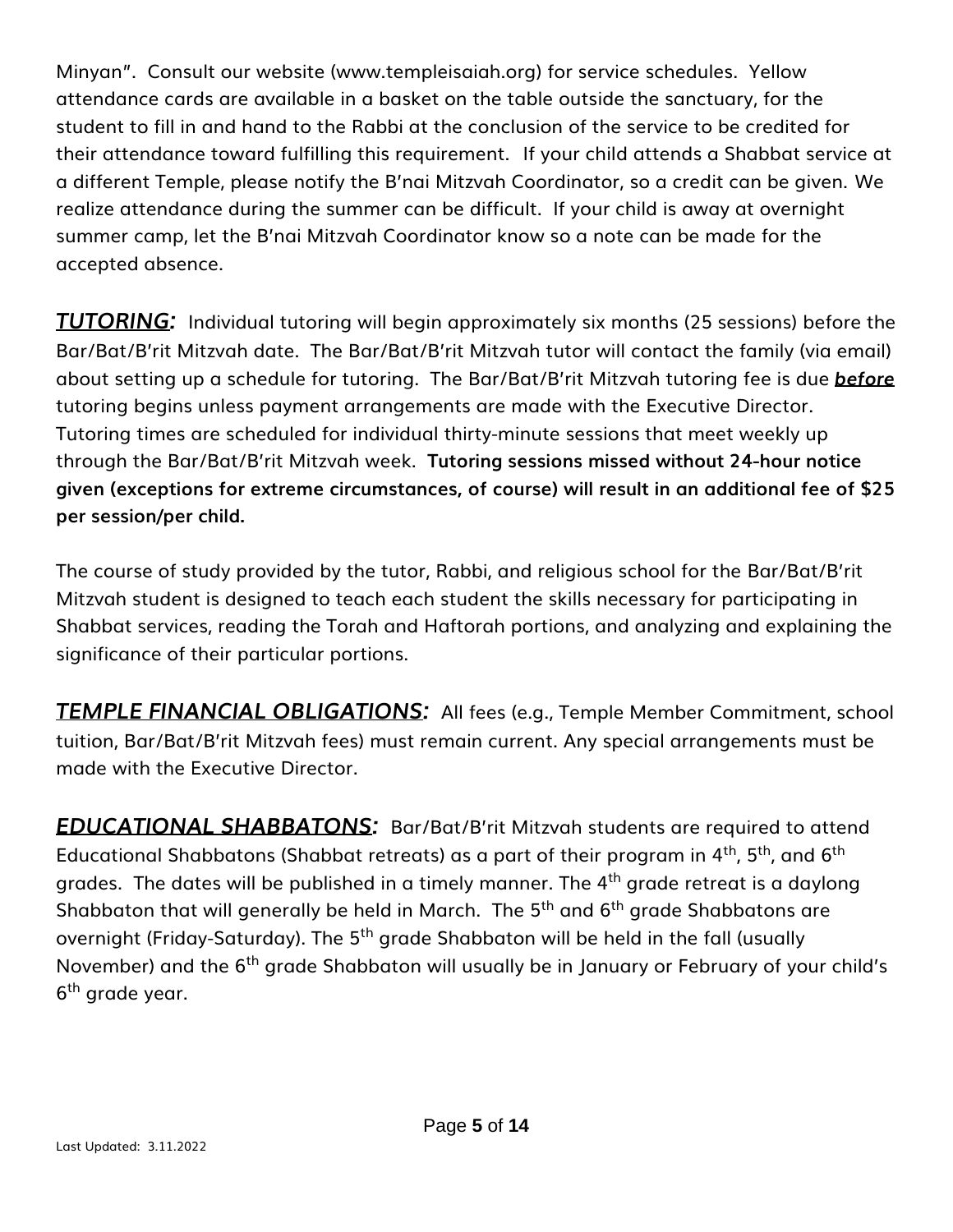*D'VAR TORAH MEETING:* About five months before the BAR/BAT/B'RIT Mitzvah, a *D'var Torah* meeting needs to be scheduled between your child and Rabbi Axler. All Bar/Bat/B'rit Mitzvah will deliver a *D'var* (brief talk, interpretation, or explanation) on either the Torah portion or the Haftarah portion for the week. The Bar/Bat/B'rit Mitzvah will then submit **in Word document** the draft to Rabbi Axler at: [rabbiaxler@templeisaiah.org](mailto:rabbiaxler@templeisaiah.org) as well as Lori Levitas at [lori@templeisaiah.org](mailto:lori@templeisaiah.org)

*GROUP SESSIONS WITH THE RABBI:* In the months before the Bar/Bat/B'rit Mitzvah date, the student begins a series of six weekly group sessions with the Rabbi. They are held on Thursdays, between 4:45 and 5:45pm. If the student cannot attend one series of the six sessions, they are welcome to join another series *BEFORE* their B'nai Mitzvah date. These sessions involve a range of significant topics such as: the meaning of the BAR/BAT/B'RIT Mitzvah, G-d and prayer, modern Israel, the Holocaust, the Torah, and rituals and customs. An additional goal of the class is to provide the students with an opportunity to get to know the Rabbi more personally and to explore questions with him. These sessions must be completed *BEFORE* the child's Bar/Bat/B'rit Mitzvah date.

*REHEARSALS:* As a part of the B'nai Mitzvah process, your child will have a series of rehearsals in the final weeks of preparation to make sure they are comfortable on the Bima and reading directly from the Torah scroll.

The first set of rehearsals will be with Rabbi Plotkin and will be held on Wednesdays five weeks before and three weeks before the actual Bar/Bat/B'rit Mitzvah. The first of the two will be at 4:30pm and the second at 5pm. These rehearsals will give our B'nai Mitzvah the opportunity to read or chant their portion from the actual Torah Scroll and to practice their Haftarah from the Bima. B'nai Mitzvah should bring all of their tutoring materials with them. If partnering, both students will rehearse together.

Rabbi Axler also holds two rehearsals. The first one will be on Thursday afternoon between 3:45 to 4:45pm, the week before the Bar/Bat/B'rit Mitzvah date. The second and final rehearsal will include the student and their parents. This rehearsal typically takes place from 9:30-11:00 am the Friday morning before the scheduled Bar/Bat/B'rit Mitzvah ceremony. The list of Aliyot (those who will say the Torah blessings) and Readers are due at the first Thursday rehearsal. If partnering, both students will rehearse together.

For all of these rehearsals a parent (or responsible adult) must be present. Optimally all parents will attend the final full rehearsal on the day before the service with Rabbi Axler. If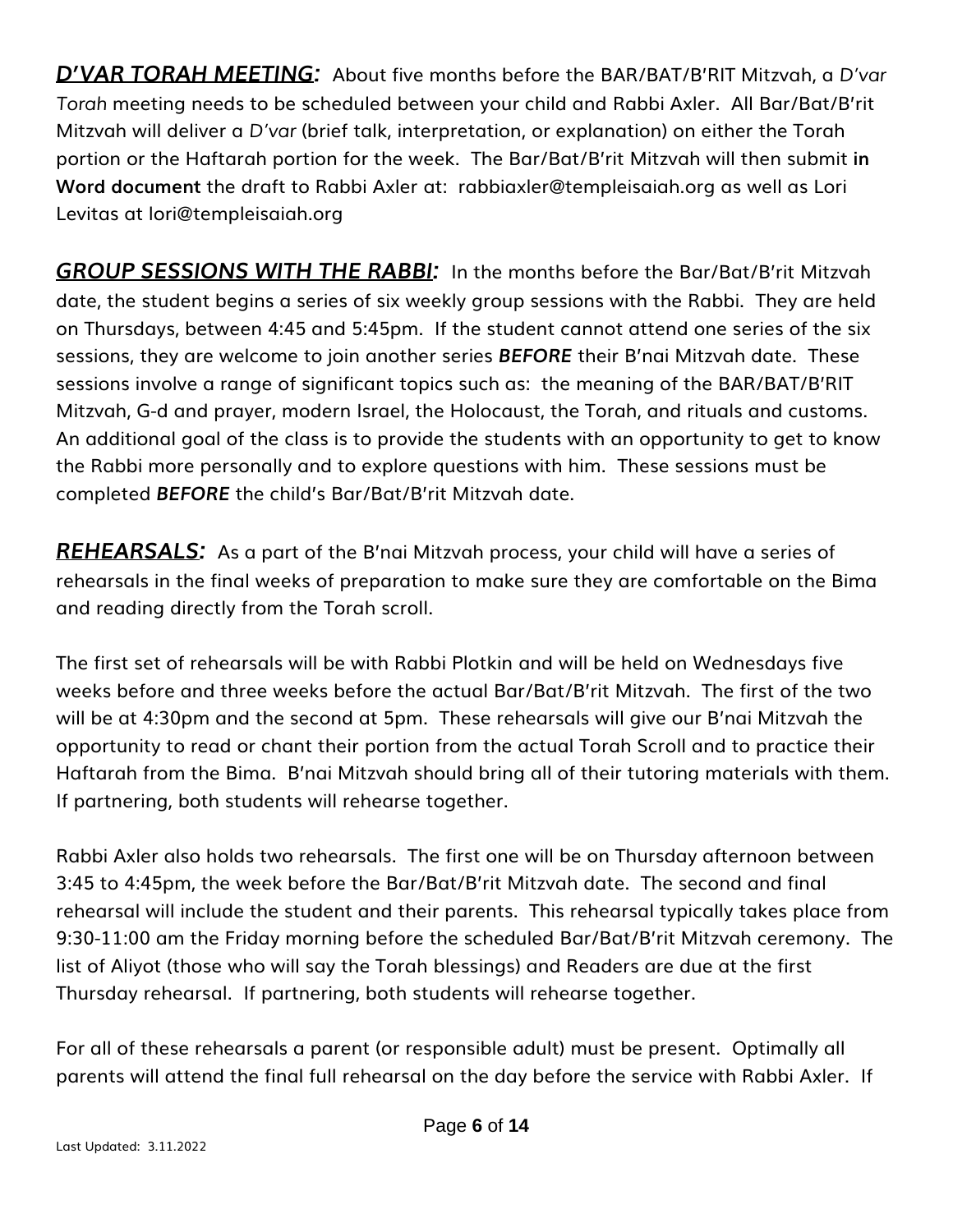the regular day for any rehearsal is on a holiday or the day before a holiday, for which the Temple office is closed, the day has been shifted either forward or backward as the calendar dictates. Please check your individual schedule. *In addition, no professional photos or videos can be taken during the rehearsals.* 

*MITZVAH JOURNEY COMMITMENT:*The Torah provides 613 Mitzvot which are a path to connect with God and your community, and to live a meaningful life with Jewish values and action. Our Mitzvah program is designed to allow you to experience some of these joyful obligations of Jewish life. Bar/Bat/B'rit Mitzvah students will select twelve different mitzvot to try, then after reflecting on their experience and having a conversation with Rachel Petroff Kessler, select a thirteenth mitzvah to take on for an extended "mitzvah commitment." These meetings need to be scheduled 3 to 6 months before the Bar/Bat/B'rit mitzvah. During this process if there are questions, Rachel can either be reached at the office 301.317.1101 or by email [rachel@templeisaiah.org](mailto:rachel@templeisaiah.org) The B'nai Mitzvah Coordinator will schedule this meeting.

#### **SHABBAT SERVICES ON THE BAR/BAT/B'RIT MITZVAHWEEKEND**

#### *SHABBAT EVE SERVICE – FRIDAY*

**FAMILY ATTENDANCE AT FRIDAY OR SATURDAY SERVICE:** Families and Bar/Bat/B'rit mitzvah are expected to be at Friday night services in order to begin the Shabbat of their Bar/Bat/B'rit mitzvah together with the community and with the honor of leading the community during the service. (Sometimes there are specific family obligations that make this impossible and we understand that, but request that you let us know.) The honors taken on by the family vary, but typically involves the Bar/Bat/B'rit Mitzvah student leading the extended Friday evening Kiddush (Blessing over the wine/juice). Additional honors might include an English reading, lighting the Shabbat candles, the Torah Aliyah or even being the Torah reader. Our Friday night services are usually at 8:00pm, with the fourth Friday (Family Service) at 7:00pm. However, there are exceptions to this, due to several factors. Check the website schedule and/or the Bar/Bat/B'rit Mitzvah Coordinator.

**READERS:** Often families will recite the candle blessing or the Torah blessing. *Only adult Temple Isaiah members* **may be asked to read during Shabbat evening services.** Siblings over 13 years old may serve as readers, but the Bar/Bat/B'rit Mitzvah Student *does not* read. Friday night readings are a way of engaging our members to help lead a service and to help with a sense of community.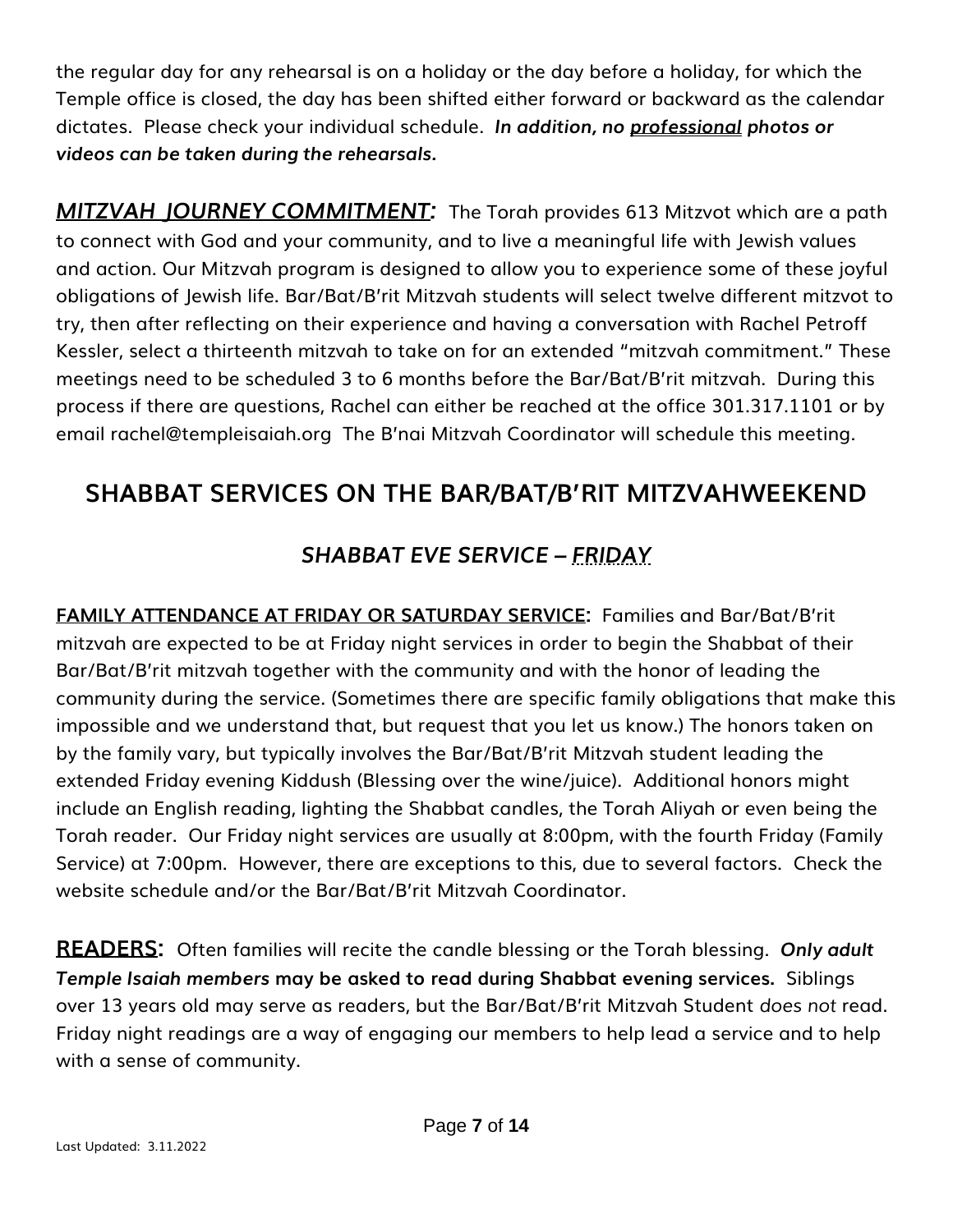**ONEG:** Many families choose to honor the Bar/Bat/B'rit Mitzvah Student during the Shabbat evening service the night before the ceremony. If you wish, to expand the Oneg selection, you may provide a (store bought, nut free) special cake/cookie, etc. to mark your *simcha*, otherwise we will supply the food. If you would like to sponsor the oneg, please contact the B'nai Mitzvah Coordinator ahead of time to talk about what you will be bringing. Sponsoring the Oneg costs \$108 (subject to change) per family and will result in an expanded Oneg selection.

#### *SHABBAT MORNING SERVICE - BAR/BAT/B'RIT MITZVAHCEREMONY*

Much time and preparation has gone into making the BAR/BAT/B'RIT Mitzvah's participation in the service a memorable and spiritual milestone in the student's life. All the requirements and guidelines are set up to provide for a well-prepared student and family. This helps ensure that the service will run smoothly, and the student's experience will be a pleasant and meaningful one.

The service begins on time. All guests should be seated at least five minutes before the service which is scheduled to begin at 10:00am. Bar/Bat/B'rit Mitzvah parents should be taking their seats roughly 5 min. before the service begins. Generally, guests will follow the lead of the family. This will help with the service beginning on time. The Rabbi will take each Bar/Bat/B'rit Mitzvah Student into his office around 9:45am to help them focus and bring peace into their mindset. We encourage that Bar/Bat/B'rit Mitzvah families arrive no later than 9:30am.

At Temple Isaiah it is customary to have the student chant the Blessings before and after the Torah and Haftorah portions and recite the portions themselves in Hebrew. The Bar/Bat/B'rit Mitzvah student will have prepared a speech explaining the meaning of the either the Torah or Haftarah portion or its significance. The student will also present personal remarks. We find our students are confident and calm because they have been prepared thoroughly. The speech is intended to reflect the "voice" of our students and their reaction to the material in their portions.

There are prayers/readings and aliyot that the student's family and close friends can participate in during the service. Each family may have several readings which can be assigned to family and/or friends. There are some readings that are particularly appropriate to be recited by non-Jewish family members or friends. In addition, you may invite family members/friends to share the special honor (Aliyah) of blessing the Torah before the Bar/Bat/B'rit Mitzvah student does. Each family has a number of aliyot; the last aliyah is chanted by the Bar/Bat/B'rit Mitzvah Student. Grandparents (when applicable) usually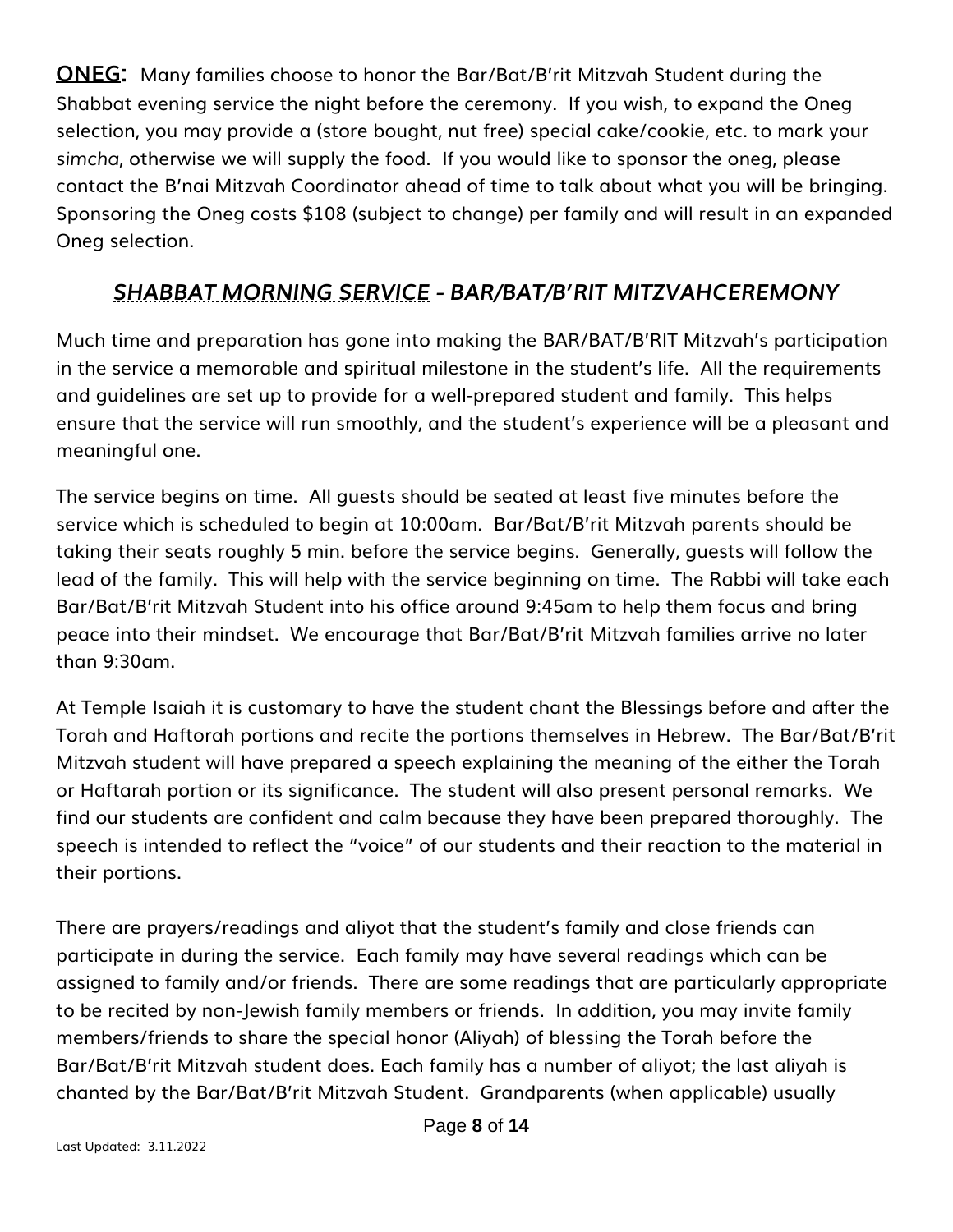receive the first honor(s), then family members and/or friends. The parents recite the next to the last blessing and the child goes last. The Hebrew names for those who are blessing the Torah are needed (if available) and should be given to the Rabbi two weeks before your date (at the Thursday rehearsal with Rabbi).

*HONORS:* During the Shabbat morning service, in addition to the Aliyot and English readings, each family may participate in the following Honors:

- Presentation of Tallit the tallit is typically presented to the child by the parents although the honor is sometimes given to a grandparent or other relative. The tallit is handed to the child, the presenter gives the child a kiss and/or a hug, and then the presenter sits down. The child recites the blessing and then puts on the tallit.
- Lifting and holding the Torah (Hagbah) one person from each family may be given this Honor. TORAH HOLDER/PASSER (13 or older. Must be Jewish). There can only be 1 Torah Holder & 1 Torah Passer. Please coordinate with your partner.
- Dressing the Torah (Gelilah) up to two people (usually children) from each family assist the Rabbi in replacing the Torah cover, yad and crowns.
- Opening and closing the Ark.May be done by anyone.
- You will note that the Reading Sheet (in this packet), has alternative readings that are appropriate to be assigned to non-Jewish family or friends you wish to honor in this way. If you need further guidance in this question, feel free to consult with Rabbi Axler.

**TRADITIONS AND ETIQUETTE:** There are a number of traditions and etiquette guidelines that are important for guests to be aware of to safeguard the sanctity of the ceremony and to reduce distractions for the Bar/Bat/B'rit Mitzvah Student, family and worshippers. As tempting as it may be to applaud the student, congratulations are reserved for after the service. Leaving the Sanctuary should only be done when absolutely necessary, preferably not when the Torah is out of the Ark or during the Mourner's Kaddish. *Cell phones must be turned off. Texting during the service is not allowed. No photos or videos may be taken.* 

Many families have asked about what type of dress is appropriate for attending a Bar/Bat/B'rit Mitzvah ceremony. All those who wish, are encouraged to wear a kipah/tallit as a sign of reverence. Appropriate and modest dress honors the occasion of Shabbat.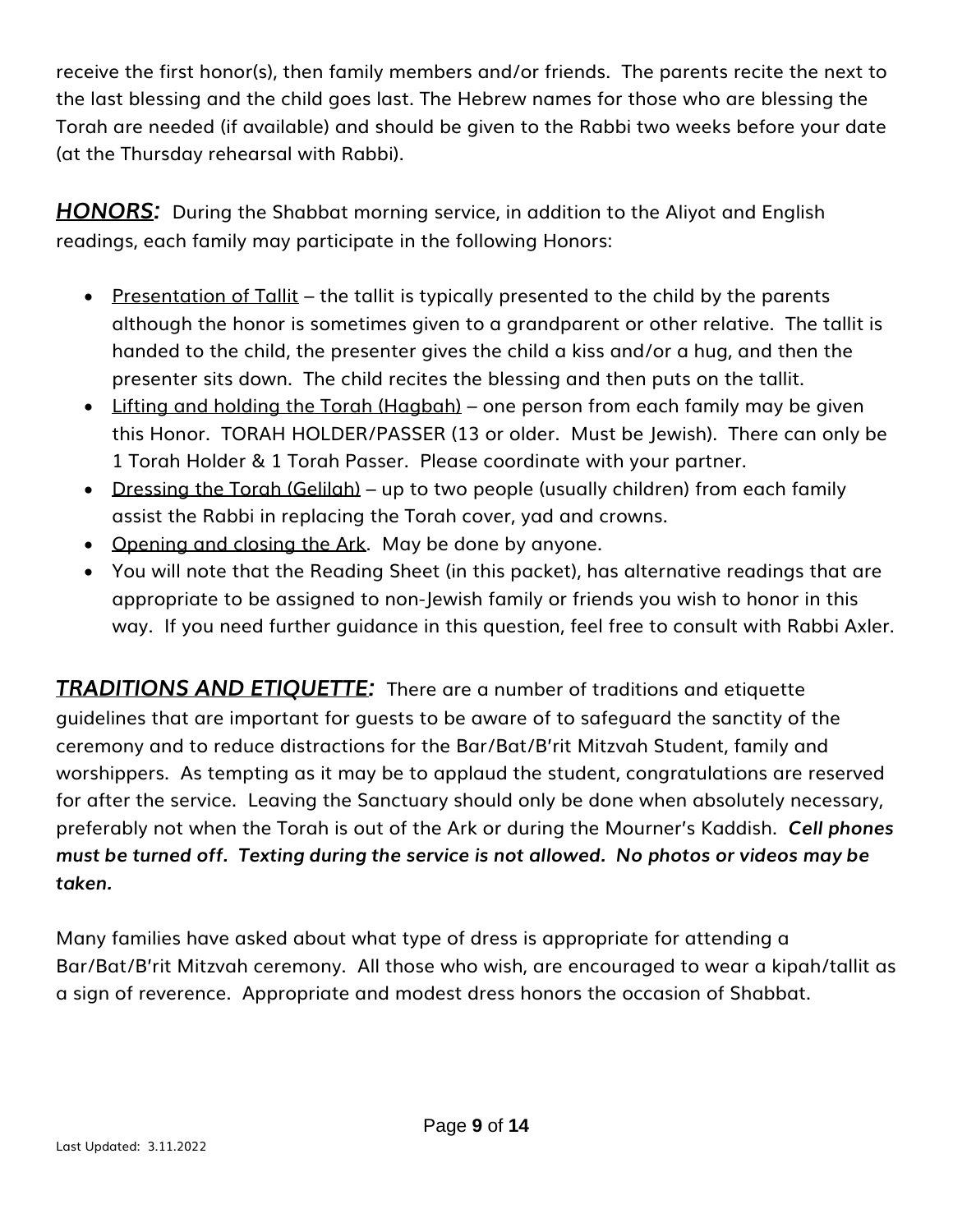### **IMPORTANT DETAILS TO PREPARE FOR THE BAR/BAT/B'RIT MITZVAH**

*TALLIT:* It is customary for each family to provide their Bar/Bat/B'rit Mitzvah with a tallit. The tallit is presented to the student by the parents or other adult of choice at the beginning of the service. The tallit could (not absolutely necessary) have the Blessing on it so the student can recite the prayer before putting it on. If tallit does have a blessing, make sure the blessing is as follows:

# בָּרוּךְ אַתָּה יְיָ אֱלֹהֵינוּ מֶלֶךְ הָעוֹלָם, אֲשֶׁר קִדְּשָׁנוּ בְּמִצְוֹתָיו, וְצְוֶנוּ לְהִתְעַטֵּף בַּצִּיצָת.

English transliteration: Baruch atah, Adonai Eloheinu, Melech haolam, asher kid'shanu b'mitzvotav v'tzivanu l'hitateif batzitzit.

If you are not sure this is the blessing on the tallit, before you purchase it, please make a copy and send it to the B'nai Mitzvah Coordinator for proofing. Online sites such as Amazon often feature something that looks like a tallit, but which is a "Messianic Tallit" - that is, a tallit used by Christians. *These are not appropriate under any circumstances.*

*FLOWERS/FOOD BASKETS:* Some families have found it a nice addition to decorate the front of the bimah with flowers. If you choose to do so, please have them before 1:30p.m. on the Friday before the Bar/Bat/B'rit Mitzvah. Families who share a Bar/Bat/B'rit Mitzvah coordinate the ordering and payment for the flowers or baskets themselves.

*KIPOT:* Many families like to order *kipot* (yarmulkas) for their guests. These can be ordered through the Temple OR from the comfort of your very own home computer. We have samples to show. All you need to do is make arrangements with B'nai Mitzvah Coordinator to see the samples and then place your order. The kipot are shipped directly to your home. If you prefer to order yourself, we use *Mazel Skull Cap*. Their contact information is: [http://www.kippah.com](http://www.kippah.com/) or Toll Free: 1-888-547-7247. Here is the information you need in order to receive the same pricing as we receive: YOU MUST PAY IN FULL AT THE TIME OF ORDER. YOU *CANNOT* CHOOSE THE "BILL ME LATER OPTION". For customers to place their order online, our **username is ISA122** and our **password is TI200**. This is located on the bottom left of the webpage. *We do receive notification of orders made, please DO NOT share our username or password with anyone else.* Orders cannot be placed without an initial payment. Prices subject to change.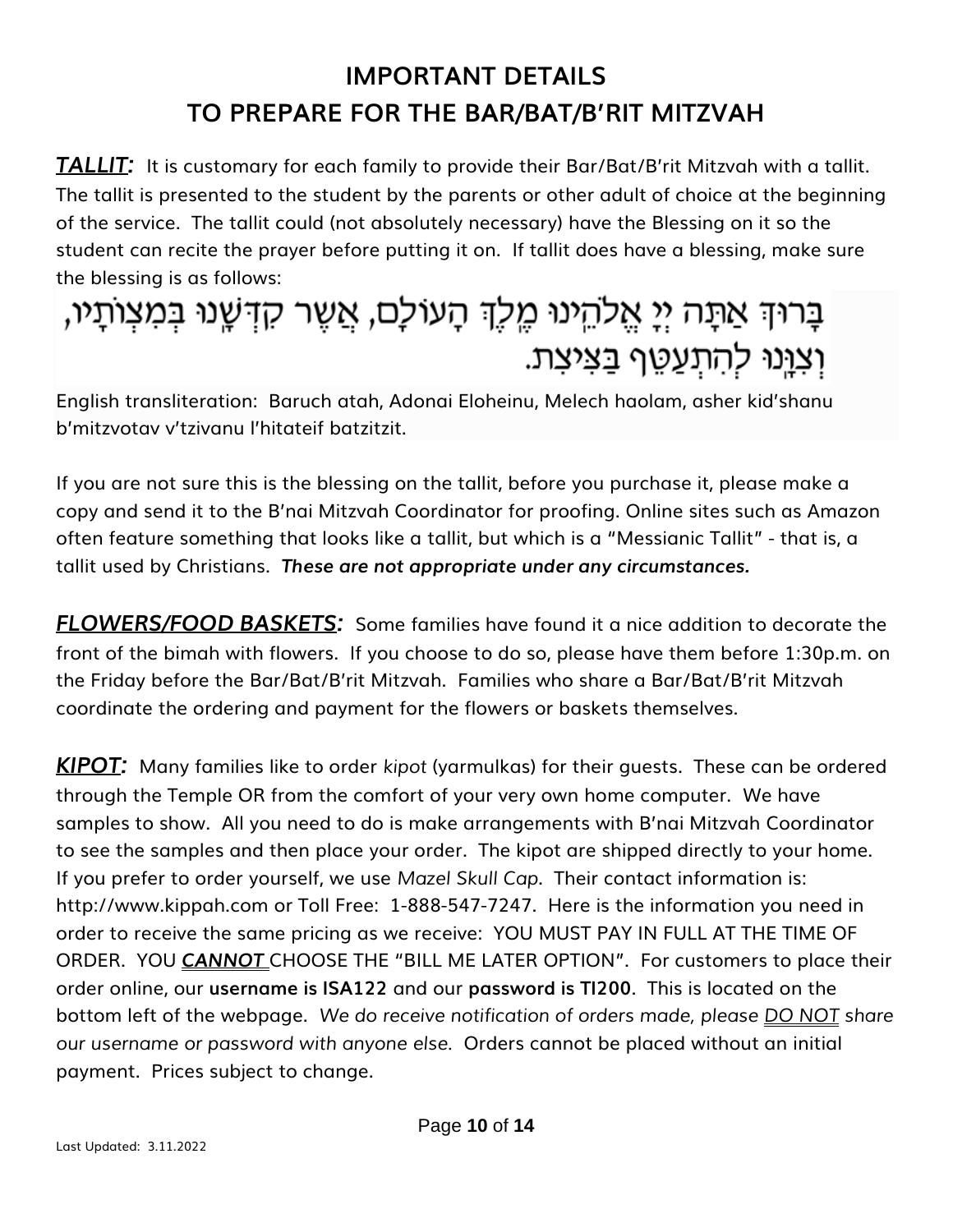If you provide kipot, we suggest you put them in a basket placed on a table outside the sanctuary. You may want to arrange the child's name or invitation on the basket to guide your guests to the correct kipot.

*BAR/BAT/B'RIT MITZVAH PROGRAM:* Some families choose to provide a printed program describing the purpose of the Bar/Bat/B'rit Mitzvah ceremony, the Torah, and other Jewish traditions. Families who are sharing a Bar/Bat/B'rit Mitzvah often choose to write the program together and have enough copies made for all their guests. This is optional and at the families' expense. For samples, please consult with the B'nai Mitzvah Coordinator.

*HONORING HOLOCAUST VICTIMS: REMEMBER A CHILD:* It is customary for us, to remember bitter times even during times of joy. Some families choose to remember a child/relative who perished during the Holocaust. The Generation After organization will give you the name of a child who perished in the Holocaust. You are given a certificate as well as key information about the life of the matched child and when possible, will include bibliographic/references, citations, or links to enable families to conduct even more in-depth independent research. The generations can thereby "communicate" with each other and perhaps the tragically curtailed lives of those one-and-a-half million children will inform the lives of subsequent generations. You can request a particular gender and/or location as well as a specific person, to make it more personalized for your child and family. The Survivors organization needs at least eight weeks to make a match and get you the certificate. It is proper to send them a donation for their efforts. To participate in the Remember a Child program, be matched with a child Shoah victim, and receive a Scroll of Remembrance for your BAR/BAT/B'RIT Mitzvah, please submit your completed information via the Remember A Child[/Program Participation Form](http://genafterdc.com/remember-a-child/program-participation-form/) [\(http://genafterdc.com/remember-a-child/program](http://genafterdc.com/remember-a-child/program-participation-form/)[participation-form/\)](http://genafterdc.com/remember-a-child/program-participation-form/) on their newly designed webpage at [http://genafterdc.com.](http://genafterdc.com/)

**TABLE OUTSIDE OF SANCTUARY:** If you choose to have kipot, handout, or Holocaust memorial certificates, they may be displayed on this table.

*HONORING YOUR SIMCHA:* Most families choose to mark their special simcha by giving a donation to one of the Temple's funds as a way of giving thanks for one's blessings, in particular the Rabbi's Discretionary Fund, Life Cycle Fund, or the Kulanu Fund. One particularly lovely way to honor this special day is with a leaf or rock added to our "Tree of Life", inside the sanctuary. A list of the funds can be found on our temple website.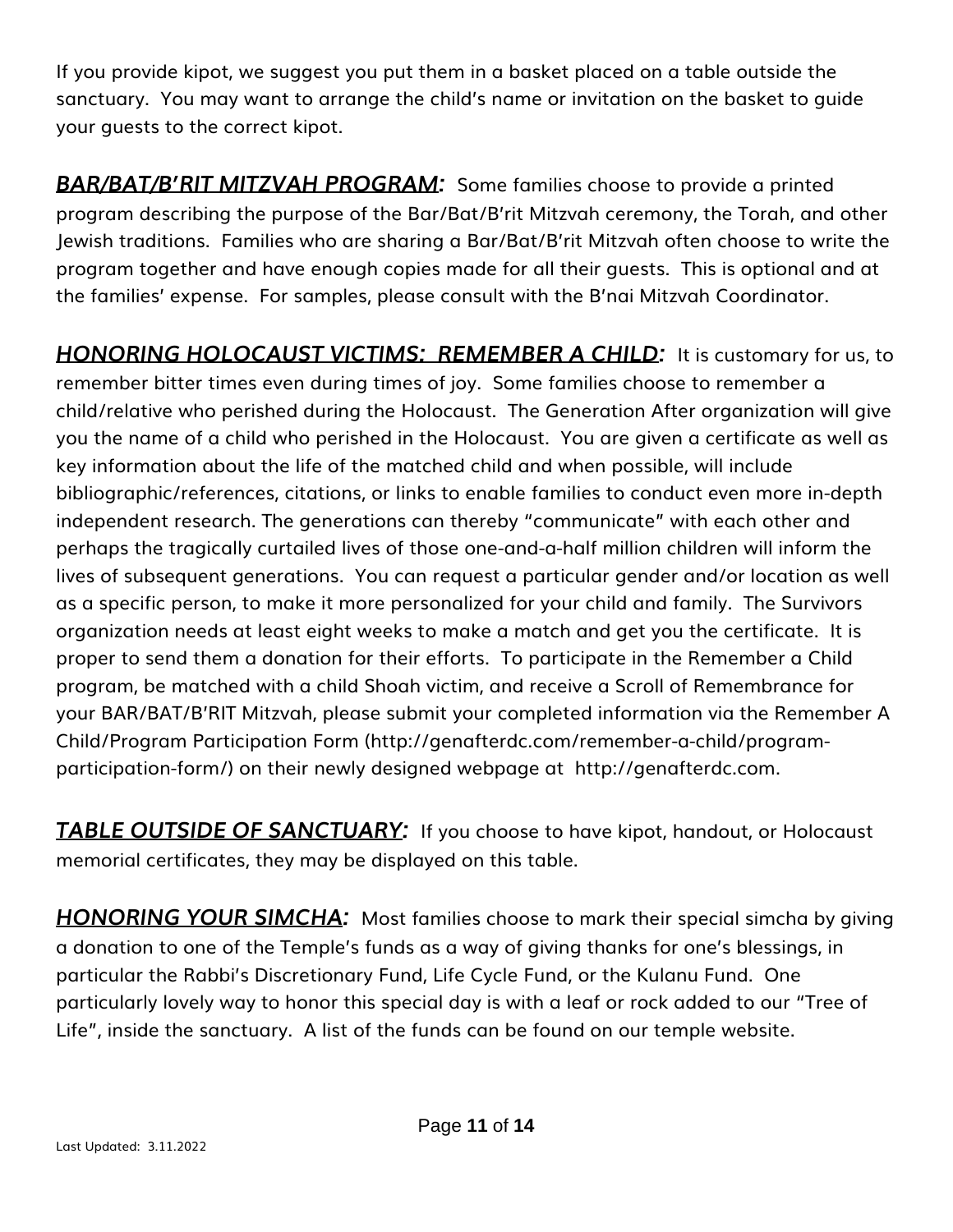*HONORING YOUR TUTOR:* Many families acknowledge the tutor's efforts by giving them a gift or donating to Temple Isaiah (https://temple-isaiah.shulcloud.com/payment.php). If you need any advice on what a tutor may appreciate as a gift, please contact your B'nai Mitzvah Coordinator. The Temple Isaiah tutors have spent every week for the past months, working with your child to help them have a meaningful Bar/Bat/B'rit Mitzvah. It would be deeply appreciated, for the tutor to receive some sort of note regarding how the big day went for the family and especially for the Bar/Bat/B'rit Mitzvah.

*PHOTOGRAPHY:* Whenever photography is going to be done at the Temple, the date/time *MUST* be approved by the B'nai Mitzvah Coordinator. Photographs may *not* be taken during the service under any circumstance or during rehearsals with Rabbi Axler. On the morning of the Bar/Bat/B'rit Mitzvah service photographs may be taken from 8:00 to 9:30 am. Only one family can have photographs taken on the morning of the b'nai mitzvah. Please note that the availability of the sanctuary can vary depending on what is happening at the Temple, so there must be coordination between the family and the B'nai Mitzvah Coordinator. No photos can be taken on Friday's before 11:30am or during rehearsals with the Rabbi. The Rabbi is always happy to be in your photographs if you so desire. It is also required that we receive your photographer's Certificate of Insurance. Photographer and family must leave the sanctuary and bimah in good order.

*LIVE STREAMING/VIDEOGRAPHY:* All Saturday morning b'nai mitzvah services will be streamed online via StreamSpot. The stream may be watched live via Temple Isaiah's service and as an archive for a month following the original date of the service. Here is the link: https://venue.streamspot.com/07482aca. Additionally, each family will be provided with a direct download link the week following the service, allowing them to download a permanent digital file in the MP4 format. If a family is concerned about the public availability of LiveStream, contact the B'nai Mitzvah Coordinator and we will password protect the LiveStream.

If you would like to have your own professional videographer at the service to video, please remember that this individual would only be able to stand in one place, must use a tripod and will not have the authority to direct the Rabbi, Cantor, or Bar/Bat/B'rit Mitzvah and or family during the service. No other recording of Shabbat morning services at Temple Isaiah, by guests, is permitted.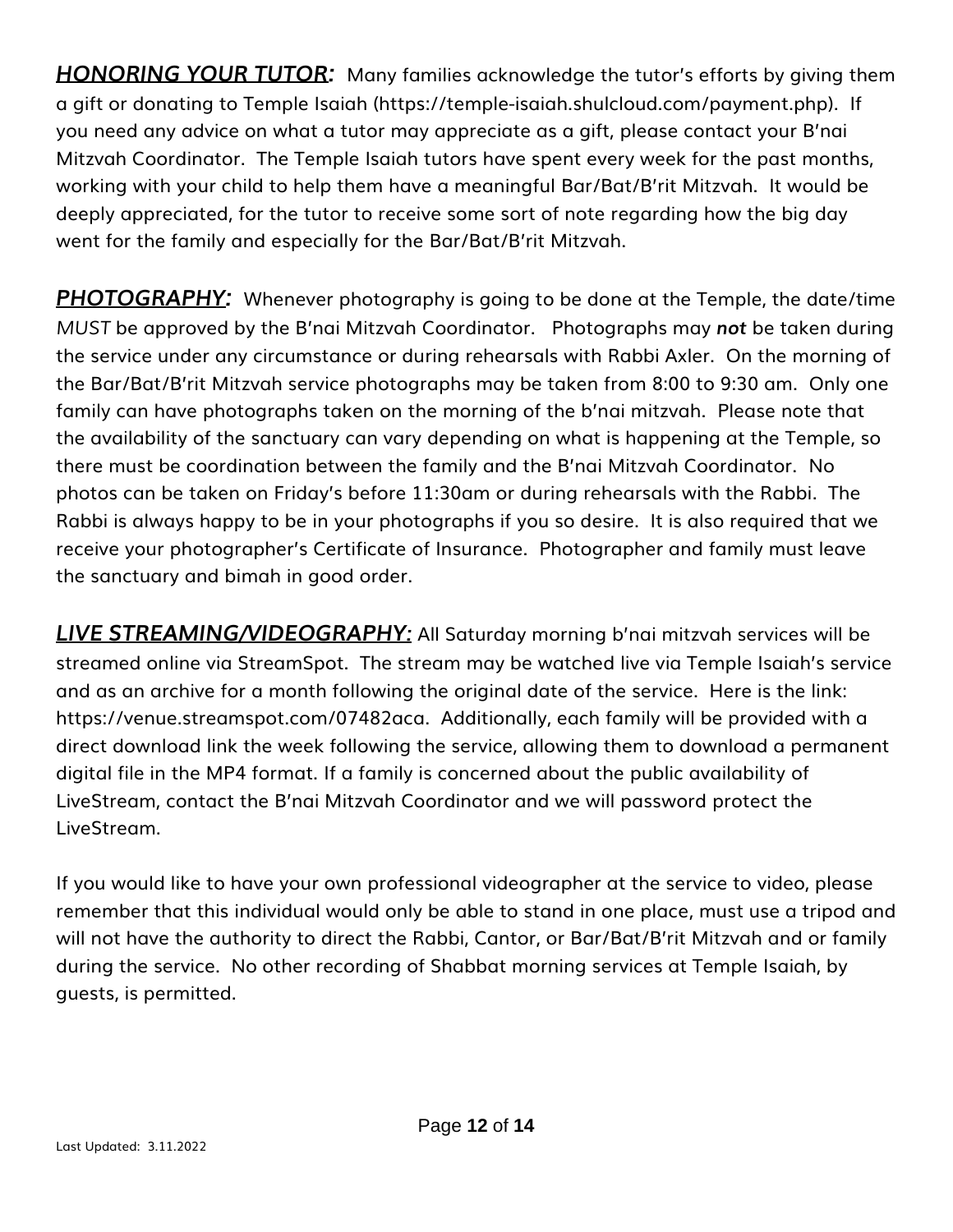### **CONGREGATIONAL INVOLVEMENT AND THE BAR/BAT/B'RIT MITZVAHFAMILY**

Temple Isaiah is dependent on the collective efforts of its congregants. Congregants are actively involved in services, both behind the scenes and up front. For all services, congregants assist in setting up and supervising the sanctuary.

Each family will volunteer as ushers twice at a Friday night Shabbat service and twice at a Saturday Shabbat morning service, during the year before/of their Bar/Bat/B'rit Mitzvah. You will have the opportunity to choose the dates that you serve. Detailed instructions will be provided. There may be times that families are asked to volunteer for more.

#### *WHAT TO BRING FOR SATURDAY SERVICE*

*BAR/BAT/B'RIT MITZAH PARENTS PROVIDE*

*Please bring these in no later than the Friday before Bar/Bat/B'rit Mitzvah.* **There will be a cart for all the items below in front of the B'nai Mitzvah Coordinator's desk.** 

*If sharing the service, bring in the following items between the two families.* 

- One small bottle of WHITE grape juice
- 1 uncut braided challah

*OPTIONAL:* ●Kipot ●Basket for Kipot ●Holocaust Certificate ●Handouts ●Basket for Handouts ●Directions to Party ● If having a double Bar/Bat/B'rit Mitzvah, please identify your individual basket.